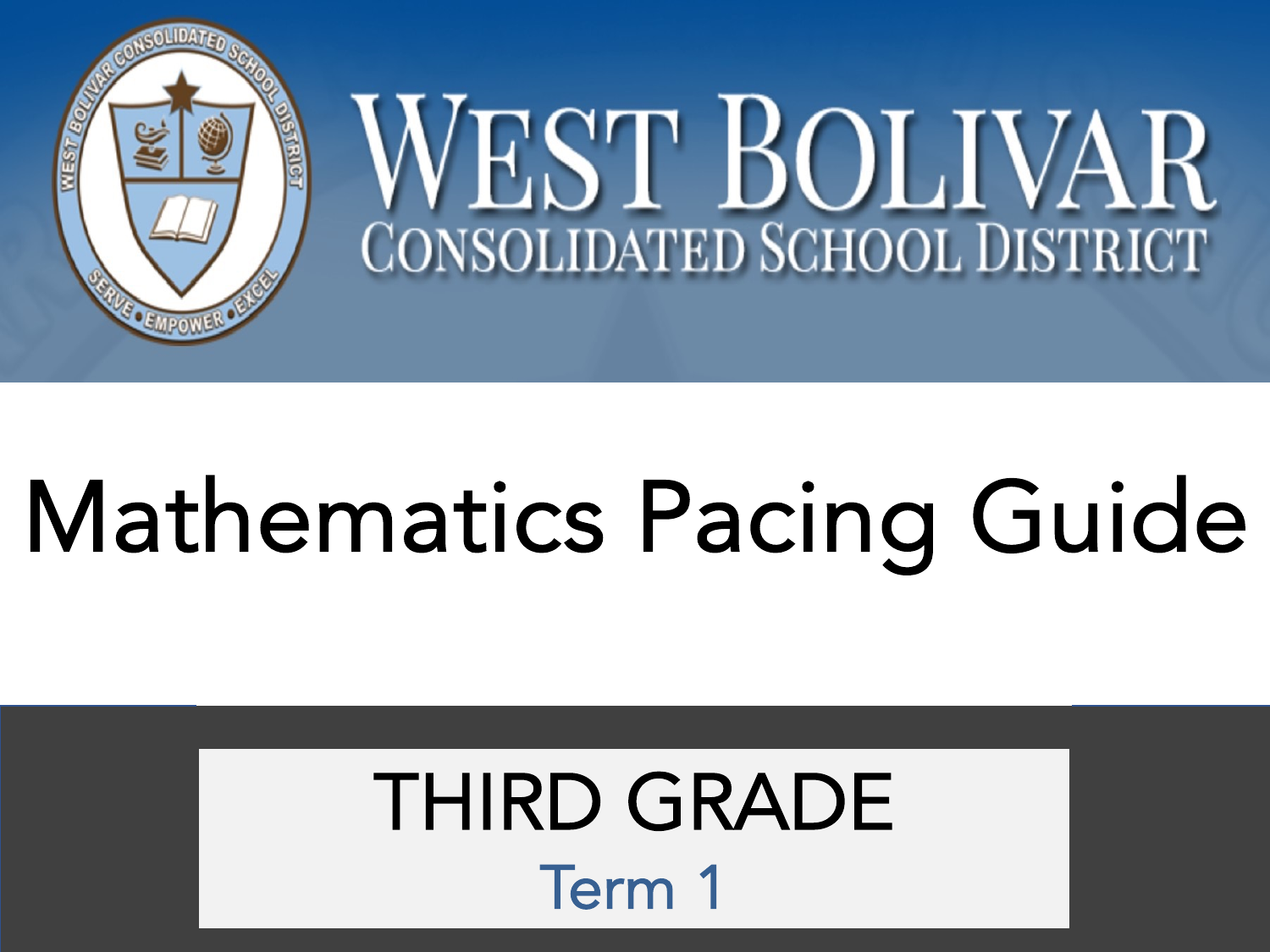

| <b>FIRST NINE WEEKS</b>                                                                                                                                                                                                                                                                                                                                                                                                |  |                                               |  |
|------------------------------------------------------------------------------------------------------------------------------------------------------------------------------------------------------------------------------------------------------------------------------------------------------------------------------------------------------------------------------------------------------------------------|--|-----------------------------------------------|--|
| Unit 1: Addition and Subtraction (Within 1000)                                                                                                                                                                                                                                                                                                                                                                         |  | Suggested Number of Days for Unit: 13 days    |  |
| <b>Standards</b>                                                                                                                                                                                                                                                                                                                                                                                                       |  | <b>Suggested Number of Instructional Days</b> |  |
| 3.NBT.1<br>Use place value understanding to round whole numbers to the nearest 10 or 100.                                                                                                                                                                                                                                                                                                                              |  | 1 Day                                         |  |
| 3.NBT.2<br><b>Fluently</b> add and subtract (including subtracting across zeros) within 1000 using<br>strategies and algorithms based on place value, properties of operations, and/or the<br>relationship between addition and subtraction. Include problems with whole dollar<br>amounts.                                                                                                                            |  | 6 Days                                        |  |
| 3.OA.9<br>Identify arithmetic patterns (including patterns in the addition table or multiplication<br>table), and explain using properties of operations. For example, observe that 4 times<br>a number is always even, and explain why 4 times a number can be decomposed<br>into two equal addends.                                                                                                                  |  | 2 Days                                        |  |
| 3.OA.8<br>Solve two-step (two operational steps) word problems using the four operations.<br>Represent these problems using equations with a letter standing for the unknown<br>quantity. Assess the reasonableness of answers using mental computation and<br>estimation strategies including rounding. Include problems with whole dollar<br>amounts. (Solve one-step word problems using addition and subtraction.) |  | 2 Days<br>*Whole numbers only.                |  |
| <b>Unit Review</b>                                                                                                                                                                                                                                                                                                                                                                                                     |  | 1 Day                                         |  |
| Unit Assessment                                                                                                                                                                                                                                                                                                                                                                                                        |  | 1 Day                                         |  |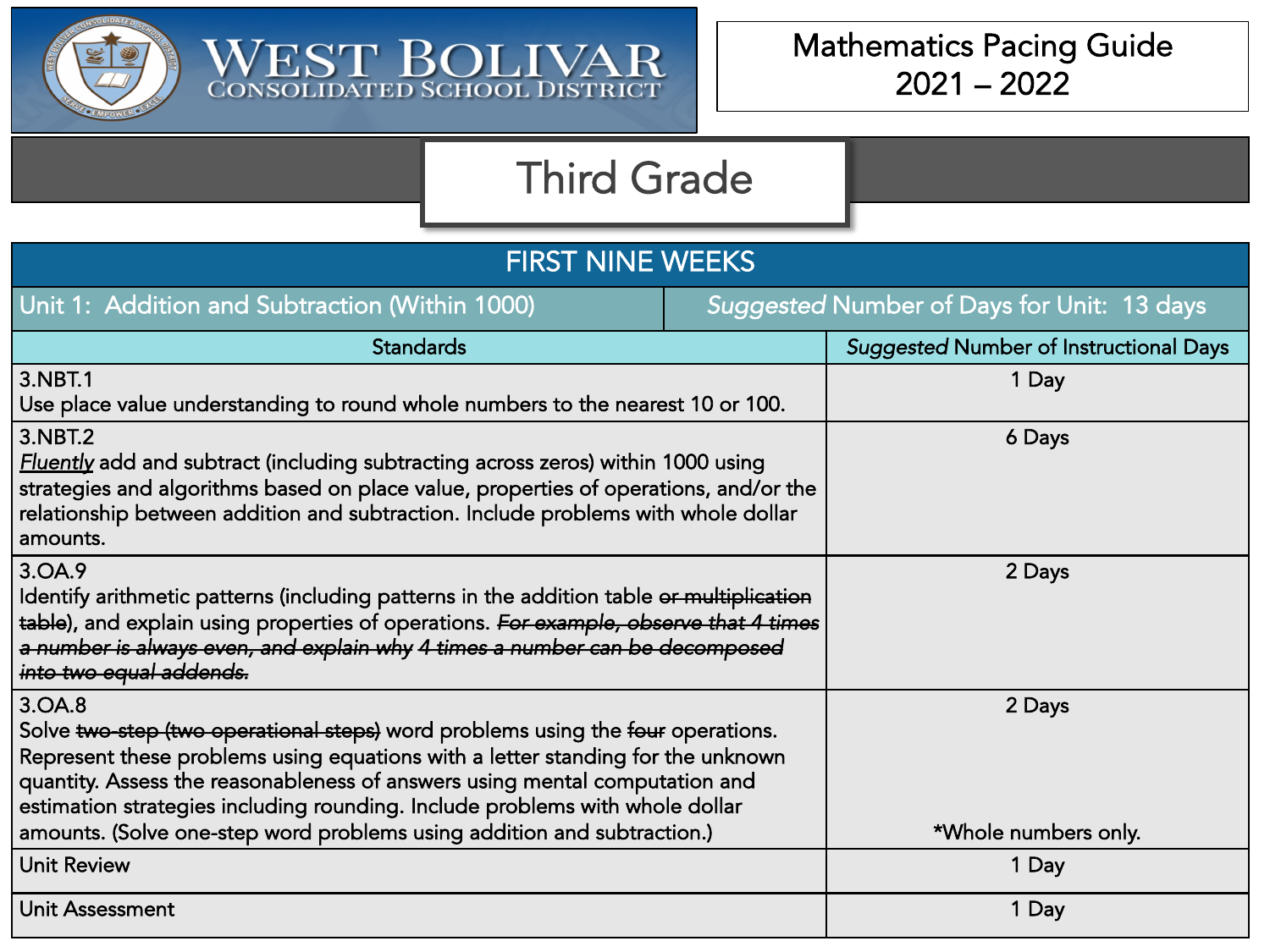| WEST BOLIVAR<br>$\frac{1}{2}$                                                                                                                                                                                                                     | <b>Mathematics Pacing Guide</b><br>$2021 - 2022$ |                                           | <b>Third Grade</b>                               |
|---------------------------------------------------------------------------------------------------------------------------------------------------------------------------------------------------------------------------------------------------|--------------------------------------------------|-------------------------------------------|--------------------------------------------------|
| Unit 2: Time (Problem Solving)                                                                                                                                                                                                                    |                                                  |                                           | <b>Suggested Number of Days for Unit: 7 days</b> |
|                                                                                                                                                                                                                                                   | <b>Standards</b>                                 |                                           | <b>Suggested Number of Instructional Days</b>    |
| 3.MD.1<br>Tell and write time to the nearest minute and measure time intervals in minutes.<br>Solve word problems involving addition and subtraction of time intervals in minutes,<br>e.g., by representing the problem on a number line diagram. |                                                  | 5 Days                                    |                                                  |
| Unit Review                                                                                                                                                                                                                                       |                                                  | 1 Day                                     |                                                  |
| <b>Unit Assessment</b>                                                                                                                                                                                                                            |                                                  | 1 Day                                     |                                                  |
| Unit 3: Displaying Data                                                                                                                                                                                                                           |                                                  | Suggested Number of Days for Unit: 5 days |                                                  |
|                                                                                                                                                                                                                                                   | <b>Standards</b>                                 |                                           | <b>Suggested Number of Instructional Days</b>    |

| 3.MD.3                                                                          | 5 Days |
|---------------------------------------------------------------------------------|--------|
| Draw a scaled picture graph and a scaled bar graph to represent a data set with |        |
| several categories. Solve one- and two-step "how many more" and "how many less" |        |
| problems using information presented in scaled bar graphs. For example, draw a  |        |
| bar graph in which each square in the bar graph might represent 5 pets.         |        |

| Unit 4: Introducing Multiplication Facts                                                                                                                                                                                                                                                                    |  | Suggested Number of Days for Unit: 15 days    |
|-------------------------------------------------------------------------------------------------------------------------------------------------------------------------------------------------------------------------------------------------------------------------------------------------------------|--|-----------------------------------------------|
| <b>Standards</b>                                                                                                                                                                                                                                                                                            |  | <b>Suggested Number of Instructional Days</b> |
| 3.OA.1<br>Interpret products of whole numbers, e.g., interpret $5 \times 7$ as the total number of<br>objects in 5 groups of 7 objects each. For example, describe a context in which a<br>total number of objects can be expressed as $5 \times 7$ .                                                       |  | 4 Days                                        |
| 3.OA.4<br>Determine the unknown whole number in a multiplication or division equation<br>relating three whole numbers, with factors 0-10. For example, determine the<br>unknown number that makes the equation true in each of the following equations<br>$8 \times ? = 48, 5 = ? \div 3, 6 \times 6 = ?$ . |  | 4 Days                                        |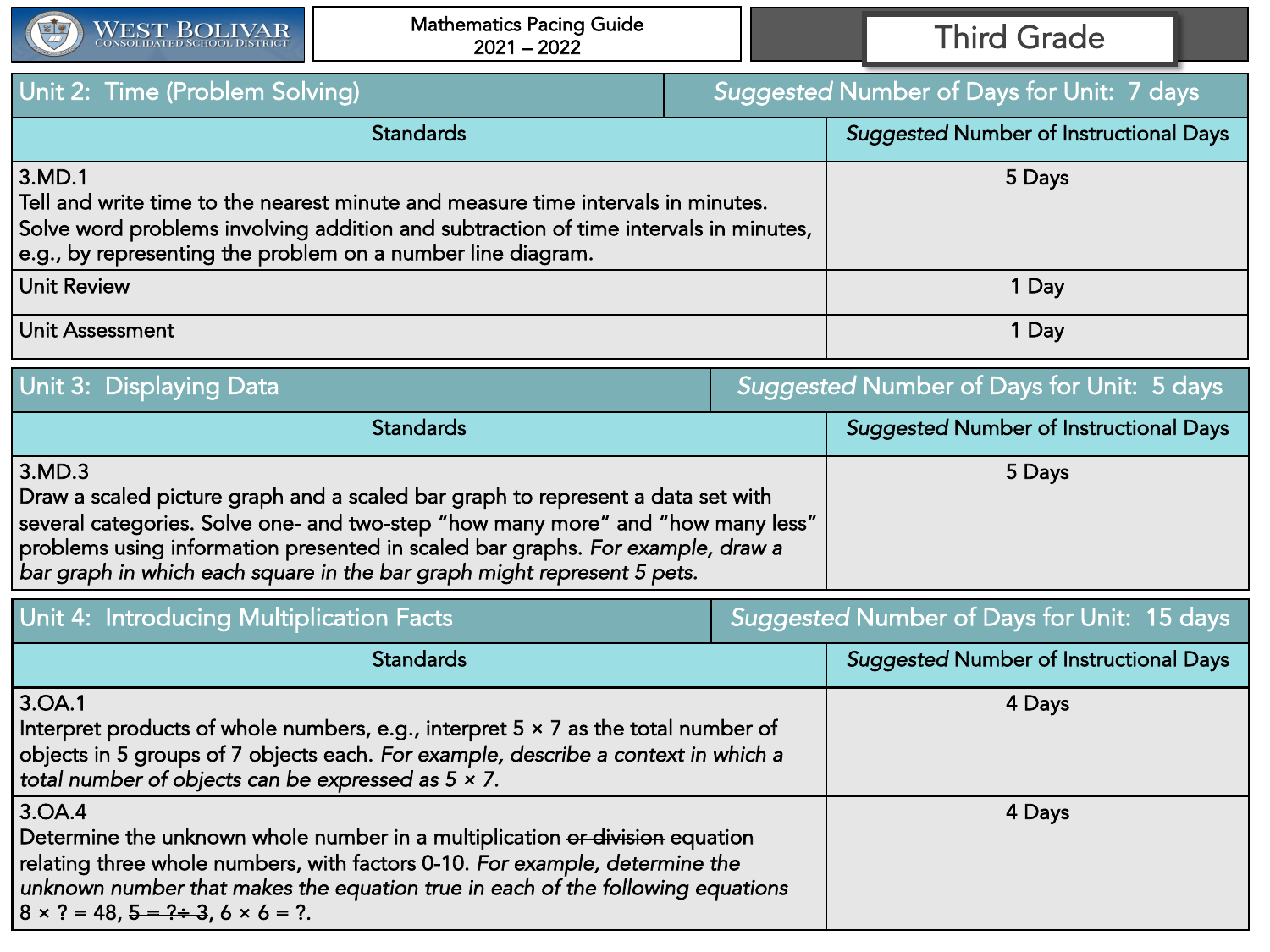

| Unit 4: Introducing Multiplication Facts                                                                                                                                                                                                                                                                                                                                                                                                                                                                                                                                                                                                                                                                                                                                                                                                                                                   | Suggested Number of Days for Unit: 15 days    |
|--------------------------------------------------------------------------------------------------------------------------------------------------------------------------------------------------------------------------------------------------------------------------------------------------------------------------------------------------------------------------------------------------------------------------------------------------------------------------------------------------------------------------------------------------------------------------------------------------------------------------------------------------------------------------------------------------------------------------------------------------------------------------------------------------------------------------------------------------------------------------------------------|-----------------------------------------------|
| <b>Standards</b>                                                                                                                                                                                                                                                                                                                                                                                                                                                                                                                                                                                                                                                                                                                                                                                                                                                                           | <b>Suggested Number of Instructional Days</b> |
| 3.OA.5<br>Apply properties of operations as strategies to multiply and divide. Examples: If<br>$6 \times 4 = 24$ is known, then $4 \times 6 = 24$ is also known. (Commutative property of<br>multiplication.) $3 \times 5 \times 2$ can be found by $3 \times 5 = 15$ , then $15 \times 2 = 30$ , or by<br>$5 \times 2 = 10$ , then $3 \times 10 = 30$ . (Associative property of multiplication.) Knowing that<br>$8 \times 5 = 40$ and $8 \times 2 = 16$ , one can find $8 \times 7$ as $8 \times (5 + 2) = (8 \times 5) + (8 \times 2) = 40$<br>$+16 = 56.$ (Distributive property.)<br>3.0A.7<br><b>Fluently</b> multiply and divide within 100, using strategies such as the relationship<br>between multiplication and division (e.g., knowing that $8 \times 5 = 40$ , one knows $40 \div$<br>$5 - 8$ ) or properties of operations. Know from memory all products of two one-digit | 5 Days                                        |
| numbers; and fully understand the concept when a remainder does not exist under<br>division.                                                                                                                                                                                                                                                                                                                                                                                                                                                                                                                                                                                                                                                                                                                                                                                               |                                               |
| Units Review (Units 3 & 4)                                                                                                                                                                                                                                                                                                                                                                                                                                                                                                                                                                                                                                                                                                                                                                                                                                                                 | 1 Day                                         |
| Units Assessment (Units 3 & 4)                                                                                                                                                                                                                                                                                                                                                                                                                                                                                                                                                                                                                                                                                                                                                                                                                                                             | 1 Day                                         |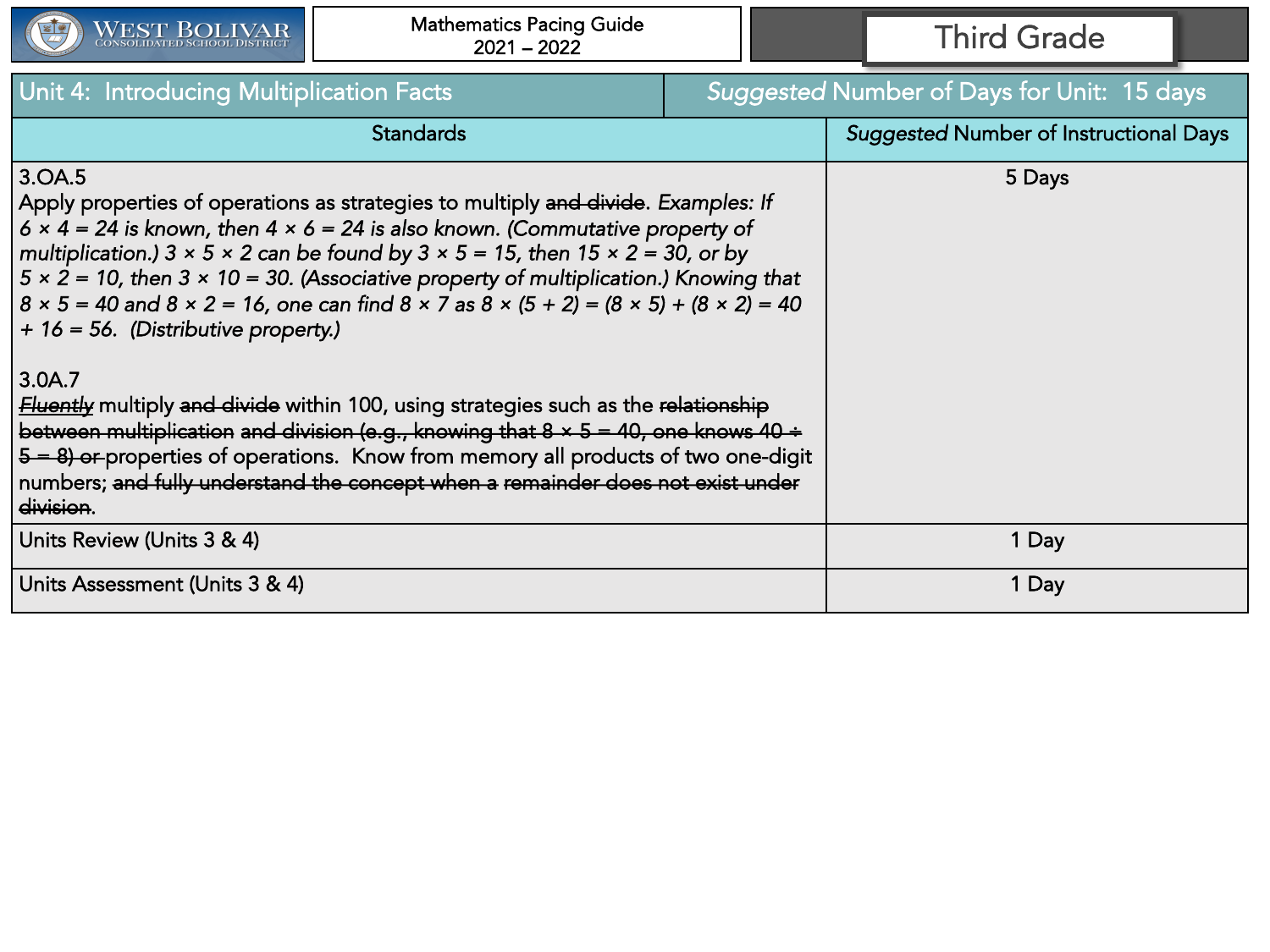

# Mathematics Pacing Guide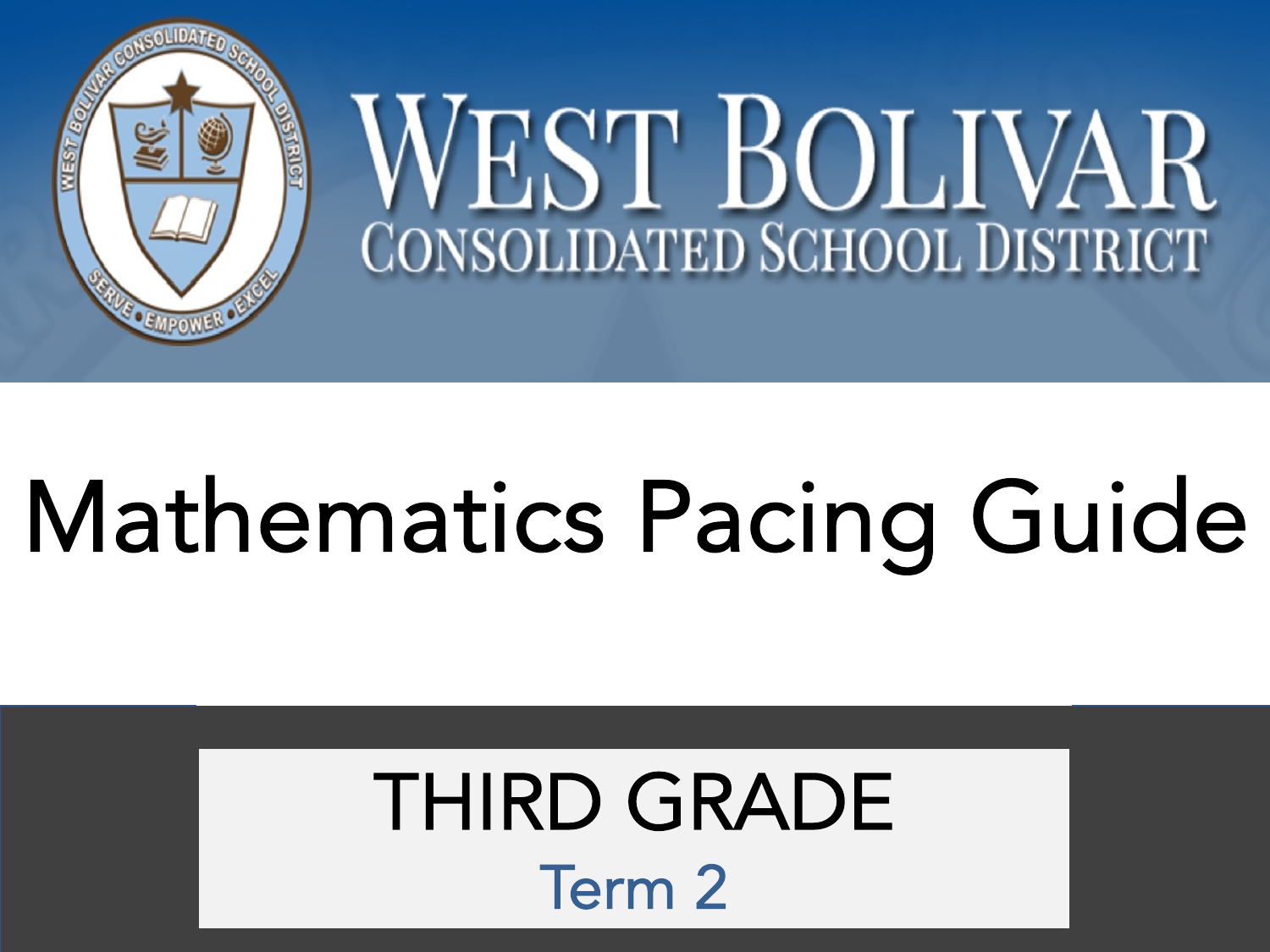

| <b>SECOND NINE WEEKS</b>                                                  |  |                                           |  |  |
|---------------------------------------------------------------------------|--|-------------------------------------------|--|--|
|                                                                           |  |                                           |  |  |
| Unit 5: Multiplication Fluency Using Patterns                             |  | Suggested Number of Days for Unit: 5 days |  |  |
| <b>Standards</b>                                                          |  | Suggested Number of Instructional Days    |  |  |
| 3. OA.D.9                                                                 |  | 1 Day                                     |  |  |
| Identify arithmetic patterns (including patterns in the                   |  |                                           |  |  |
| addition table or multiplication table), and explain them                 |  |                                           |  |  |
| using properties of operations. For example, observe                      |  |                                           |  |  |
| that 4 times a number is always even, and explain why 4                   |  |                                           |  |  |
| times a number can be decomposed into two equal                           |  |                                           |  |  |
| addends.                                                                  |  |                                           |  |  |
| 3.NBT.A.3                                                                 |  | 2 Days                                    |  |  |
| Multiply one-digit whole numbers by multiples of 10 in                    |  |                                           |  |  |
| the range $10-90$ (e.g., $9 \times 80$ , $5 \times 60$ ) using strategies |  |                                           |  |  |
|                                                                           |  |                                           |  |  |
| based on place value and properties of operations.                        |  |                                           |  |  |
| <b>Unit Review</b>                                                        |  | 1 Day                                     |  |  |
| <b>Unit Assessment</b>                                                    |  | 1 Day                                     |  |  |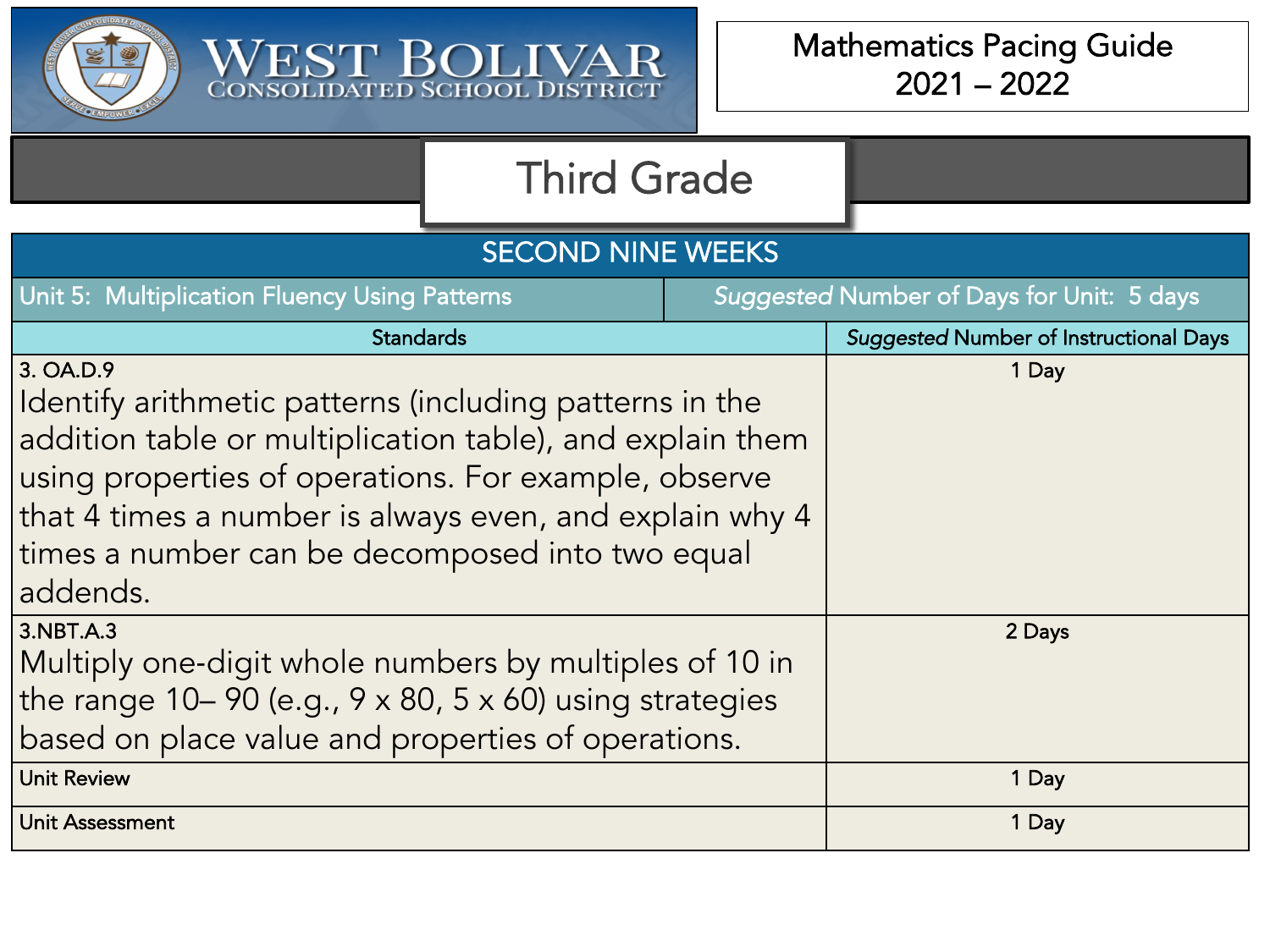

| Unit 6: Understanding Divisions                                                                                                                                                                                                                                                                                                                                                                                                                                                                                                                                    |  | <b>Suggested Number of Days for Unit: 15 days</b> |
|--------------------------------------------------------------------------------------------------------------------------------------------------------------------------------------------------------------------------------------------------------------------------------------------------------------------------------------------------------------------------------------------------------------------------------------------------------------------------------------------------------------------------------------------------------------------|--|---------------------------------------------------|
| <b>Standards</b>                                                                                                                                                                                                                                                                                                                                                                                                                                                                                                                                                   |  | <b>Suggested Number of Instructional Days</b>     |
| 3. OA. A. 2<br>Interpret whole-number quotients of whole numbers, e.g., interpret $56 \div 8$ as the<br>number of objects in each share when 56 objects are partitioned equally into 8<br>shares, or as a number of shares when 56 objects are partitioned into equal shares of<br>8 objects each. For example, describe a context in which a number of shares or a<br>number of groups can be expressed as 56 8.                                                                                                                                                  |  | 1 Day                                             |
| 3. OA.A.4<br>Determine the unknown whole number in a multiplication or division equation<br>relating three whole numbers, with factors 0 - 10. For example, determine the<br>unknown number that makes the equation true in each of the equations<br>$8 \times ? = 48, 5 = ? \div 3, 6 \times 6 = ?$ .                                                                                                                                                                                                                                                             |  | 6 Days                                            |
| 3. OA.B.5<br>Apply properties of operations as strategies to multiply and divide. Examples: If<br>6x4=24 is known, then 4x 6=24 is also known. (Commutative property of<br>multiplication.) $3 \times 5 \times 2$ can be found by $3 \times 5 = 15$ , then $15 \times 2 = 30$ , or by $5 \times 2 =$<br>10, then $3 \times 10 = 30$ . (Associative property of multiplication.) Knowing that $8 \times 5 =$<br>40 and $8 \times 2 = 16$ , one can find $8 \times 7$ as $8 \times (5+2) = (8 \times 5) + (8 \times 2) = 40 + 16 = 56$ .<br>(Distributive property.) |  | 2 Days                                            |
| 3. OA. B. 6<br>Understand division as an unknown-factor problem, where a remainder does not<br>exist. For example, find $32 \div 8$ by finding the number that makes 32 when multiplied<br>by 8 with no remainder.                                                                                                                                                                                                                                                                                                                                                 |  | 2 Days                                            |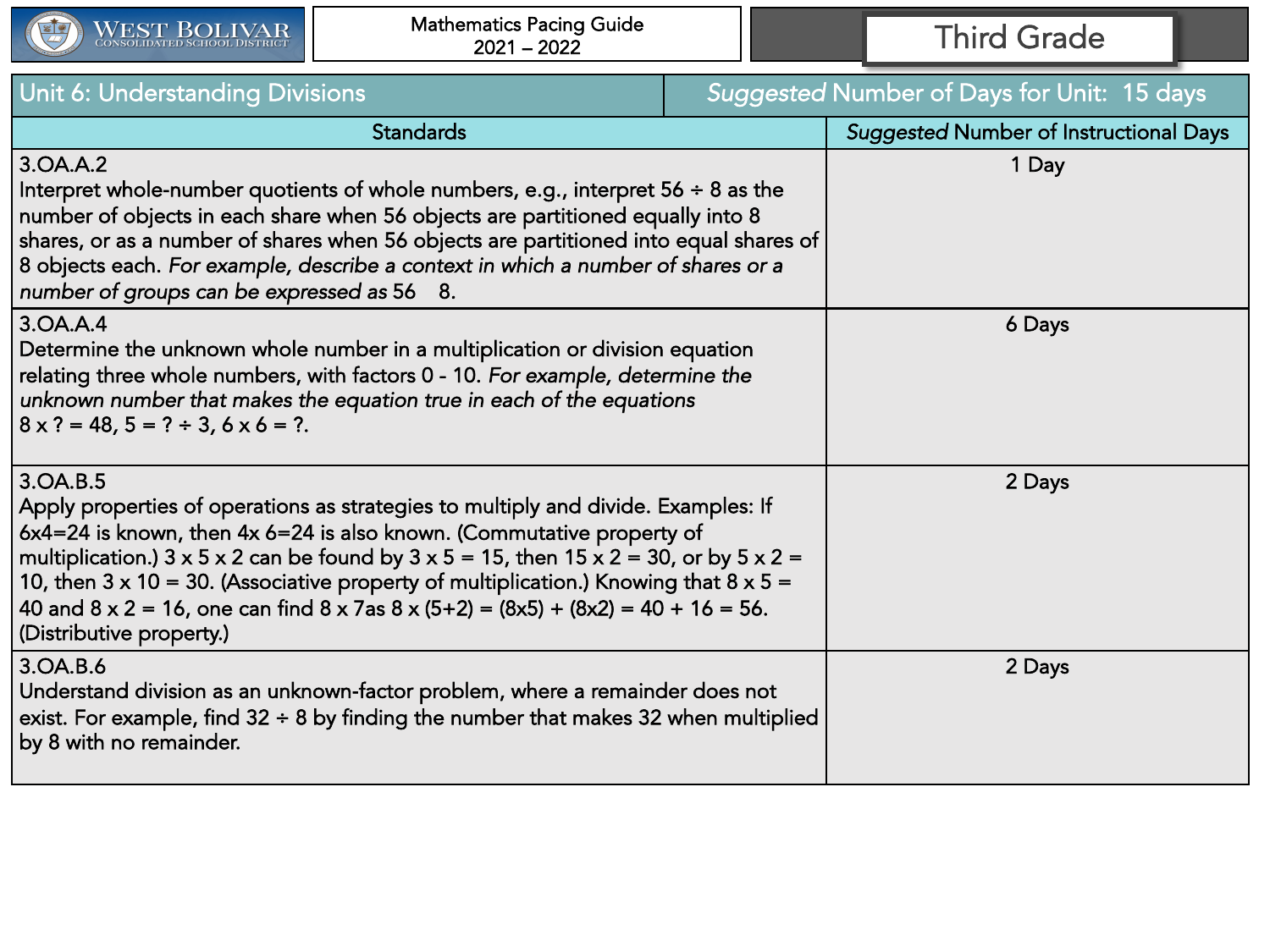

| <b>Unit 6: Understanding Divisions</b>                                                                                                                                                                                                                                                                                                                                                  | Suggested Number of Days for Unit: 15 days    |
|-----------------------------------------------------------------------------------------------------------------------------------------------------------------------------------------------------------------------------------------------------------------------------------------------------------------------------------------------------------------------------------------|-----------------------------------------------|
| <b>Standards</b>                                                                                                                                                                                                                                                                                                                                                                        | <b>Suggested Number of Instructional Days</b> |
| 3.OA.C.7<br>Fluently multiply and divide within 100, using strategies such as the relationship<br>between multiplication and division (e.g., knowing that $8 \times 5 = 40$ , one knows $40 \div 5$<br>= 8) or properties of operations. Know from memory all products of two one-digit<br>numbers; and fully understand the concept when a remainder does not exist under<br>division. | 3 Days                                        |
| <b>Unit Review</b>                                                                                                                                                                                                                                                                                                                                                                      | 1 Day                                         |
| Unit Assessment                                                                                                                                                                                                                                                                                                                                                                         | 1 Day                                         |

| Unit 7: Problem Solving                                                                                                                                                                                                                                                                                                                                  |  | <b>Suggested Number of Days for Unit: 10 days</b> |
|----------------------------------------------------------------------------------------------------------------------------------------------------------------------------------------------------------------------------------------------------------------------------------------------------------------------------------------------------------|--|---------------------------------------------------|
| <b>Standards</b>                                                                                                                                                                                                                                                                                                                                         |  | <b>Suggested Number of Instructional Days</b>     |
| 3. OA.A. 3<br>Use multiplication and division within 100 to solve word problems in situations<br>involving equal groups, arrays, and measurement quantities, e.g., by using drawings<br>and equations with a symbol for the unknown number to represent the problem                                                                                      |  | 4 Days                                            |
| 3.0A.D.8<br>Solve two-step (two operational steps) word problems using the four operations.<br>Represent these problems using equations with a letter standing for the unknown<br>quantity. Assess the reasonableness of answers using mental computation and<br>estimation strategies including rounding. Include problems with whole dollar<br>amounts |  | 4 Days                                            |
| <b>Unit Review</b>                                                                                                                                                                                                                                                                                                                                       |  | 1 Day                                             |
| <b>Unit Assessment</b>                                                                                                                                                                                                                                                                                                                                   |  | 1 Day                                             |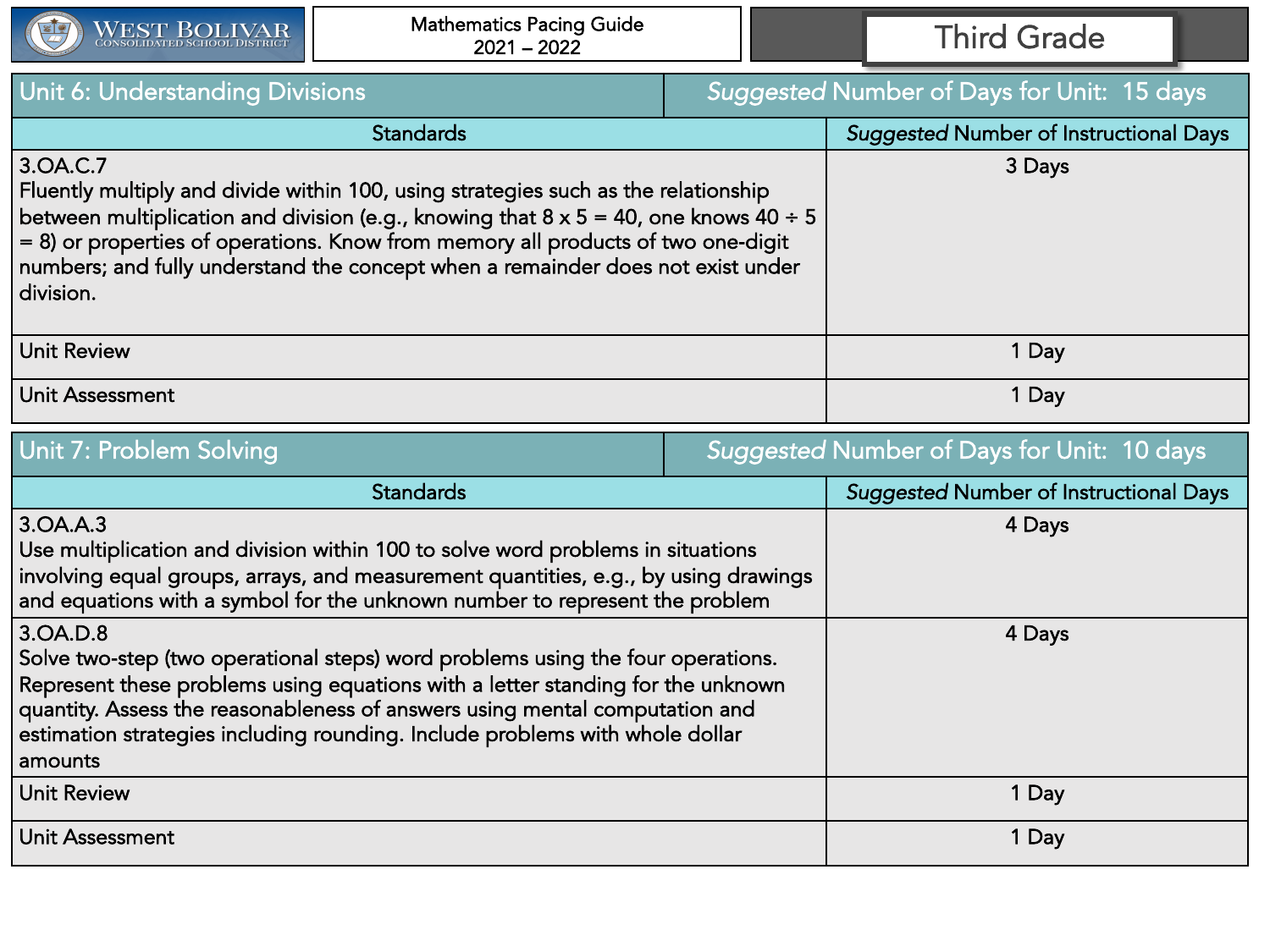

| Unit 8: Introduction to Fractions                                                                                                                                                                                                                                            |  | Suggested Number of Days for Unit: 10 days    |
|------------------------------------------------------------------------------------------------------------------------------------------------------------------------------------------------------------------------------------------------------------------------------|--|-----------------------------------------------|
| <b>Standards</b>                                                                                                                                                                                                                                                             |  | <b>Suggested Number of Instructional Days</b> |
| 3.NF.A.1                                                                                                                                                                                                                                                                     |  | 4 Days                                        |
| Understand a fraction $\frac{1}{b}$ as the quantity formed by 1 part when a whole is partitioned                                                                                                                                                                             |  |                                               |
| $\big\vert$ into b equal parts; understand a fraction $\frac{a}{b}$ as the quantity formed by a parts of size $\frac{1}{b}$                                                                                                                                                  |  |                                               |
| 3.NF.A.2<br>Understand a fraction as a number on the number line; represent fractions on a<br>number line diagram.<br>Represent a fraction $\frac{1}{b}$ on a number line diagram by defining the interval from 0<br>$ a_{\cdot} $                                           |  | 4 Days                                        |
| to 1 as the whole and partitioning it into b equal parts. Recognize that each<br>part has size $\frac{1}{b}$ and that the endpoint of the part based at 0 locates the<br>number $\frac{1}{b}$ on the number line.                                                            |  |                                               |
| <sub>b</sub>  <br>Represent a fraction $\frac{a}{b}$ on a number line diagram by marking off $a$ lengths $\frac{1}{b}$<br>from 0. Recognize that the resulting interval has size $\frac{a}{b}$ and that its endpoint<br>locates the number $\frac{a}{b}$ on the number line. |  |                                               |
| <b>Unit Review</b>                                                                                                                                                                                                                                                           |  | 1 Day                                         |
| <b>Unit Assessment</b>                                                                                                                                                                                                                                                       |  | 1 Day                                         |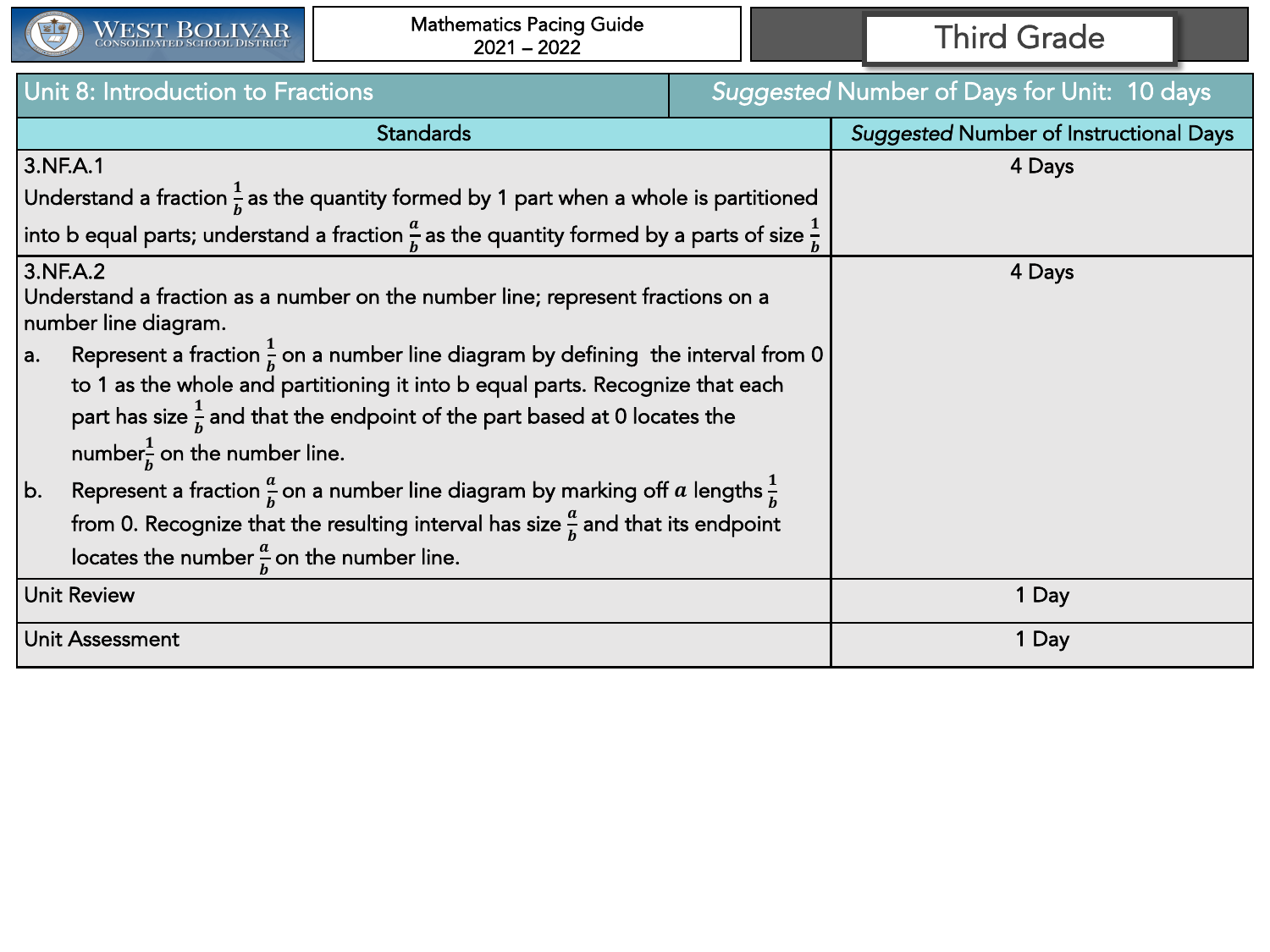

# Mathematics Pacing Guide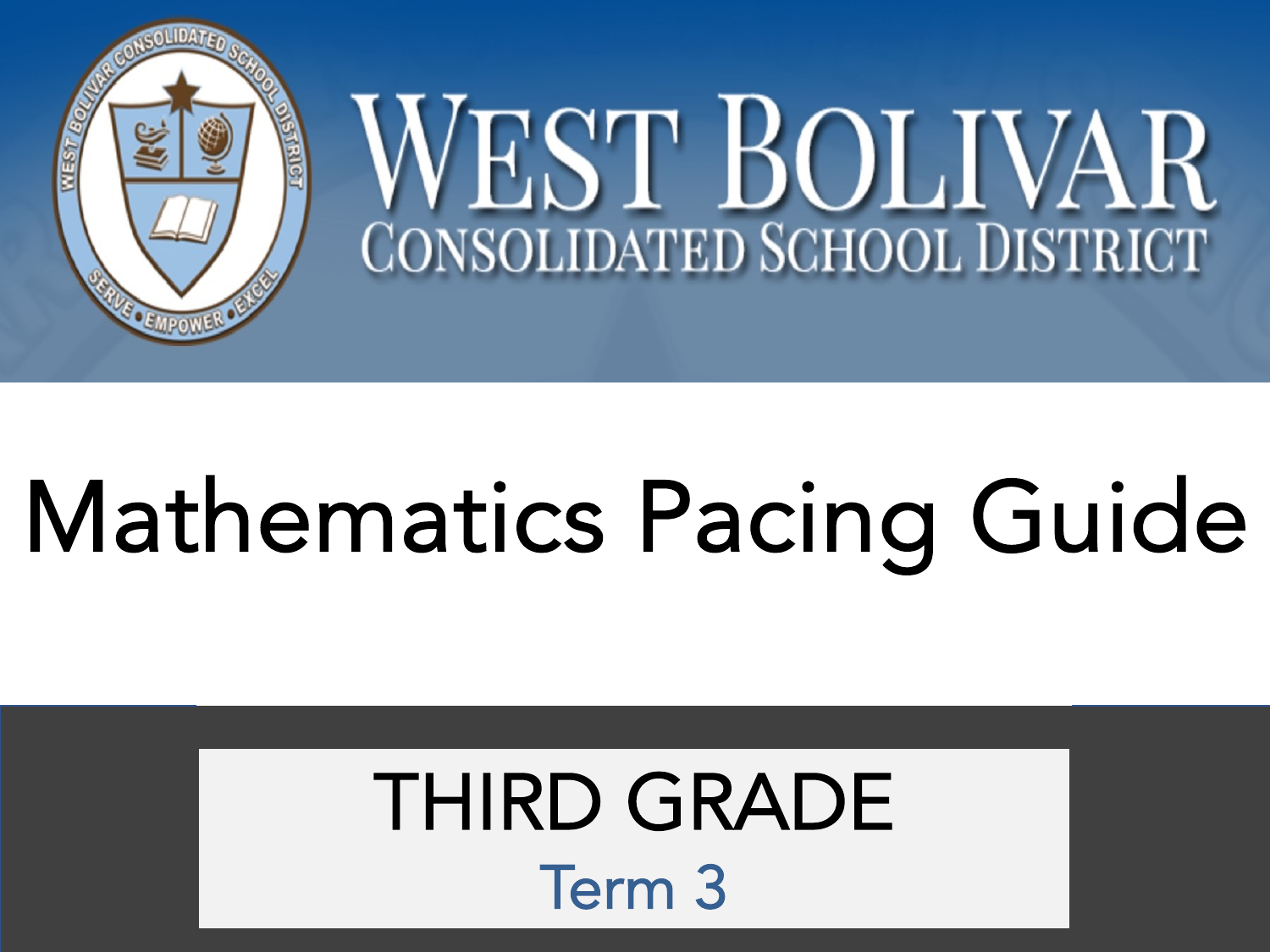

WEST BOLIVAR

| <b>THIRD NINE WEEKS</b>                                                                                                                                                                                                                                                                                                                                                                                                                                                                                                                                                                                                                                                                                                                                                                                                                             |  |  |                                               |  |
|-----------------------------------------------------------------------------------------------------------------------------------------------------------------------------------------------------------------------------------------------------------------------------------------------------------------------------------------------------------------------------------------------------------------------------------------------------------------------------------------------------------------------------------------------------------------------------------------------------------------------------------------------------------------------------------------------------------------------------------------------------------------------------------------------------------------------------------------------------|--|--|-----------------------------------------------|--|
| <b>Unit 9: Equivalent Fractions</b>                                                                                                                                                                                                                                                                                                                                                                                                                                                                                                                                                                                                                                                                                                                                                                                                                 |  |  | Suggested Number of Days for Unit: 10 days    |  |
| <b>Standards</b>                                                                                                                                                                                                                                                                                                                                                                                                                                                                                                                                                                                                                                                                                                                                                                                                                                    |  |  | <b>Suggested Number of Instructional Days</b> |  |
| 3.NF.A.3<br>Explain equivalence of fractions in special cases, and compare fractions by reasoning<br>about their size.<br>Understand two fractions as equivalent (equal) if they are the same size, or the<br>a.<br>same point on a number line. Recognize that comparisons are valid only when<br>the two fractions refer to the same whole.<br>b.<br>Recognize and generate simple equivalent fractions,<br>e.g., $\frac{1}{2} = \frac{2}{4}$ , $\frac{4}{6} = \frac{2}{3}$ . Explain why the fractions are equivalent, e.g., by using a visual<br>fraction model.<br>Express whole numbers as fractions, and recognize fractions that are equivalent<br>C.<br>to whole numbers. Examples: Express 3 in the form $3 = \frac{3}{1}$ ; recognize that $\frac{6}{1} = 6$ ;<br>locate $\frac{4}{4}$ and 1 at the same point of a number line diagram. |  |  | 8 Days                                        |  |
| d.<br>Compare two fractions with the same numerator or the same denominator by<br>reasoning about their size. Recognize that comparisons are valid only when the<br>two fractions refer to the same whole. Record the results of comparisons with<br>the symbols $>$ , =, or < , and justify the conclusions, e.g., by using a visual<br>fraction model.                                                                                                                                                                                                                                                                                                                                                                                                                                                                                            |  |  |                                               |  |
| <b>Unit Review</b>                                                                                                                                                                                                                                                                                                                                                                                                                                                                                                                                                                                                                                                                                                                                                                                                                                  |  |  | 1 Day                                         |  |

Unit Assessment **1 Day**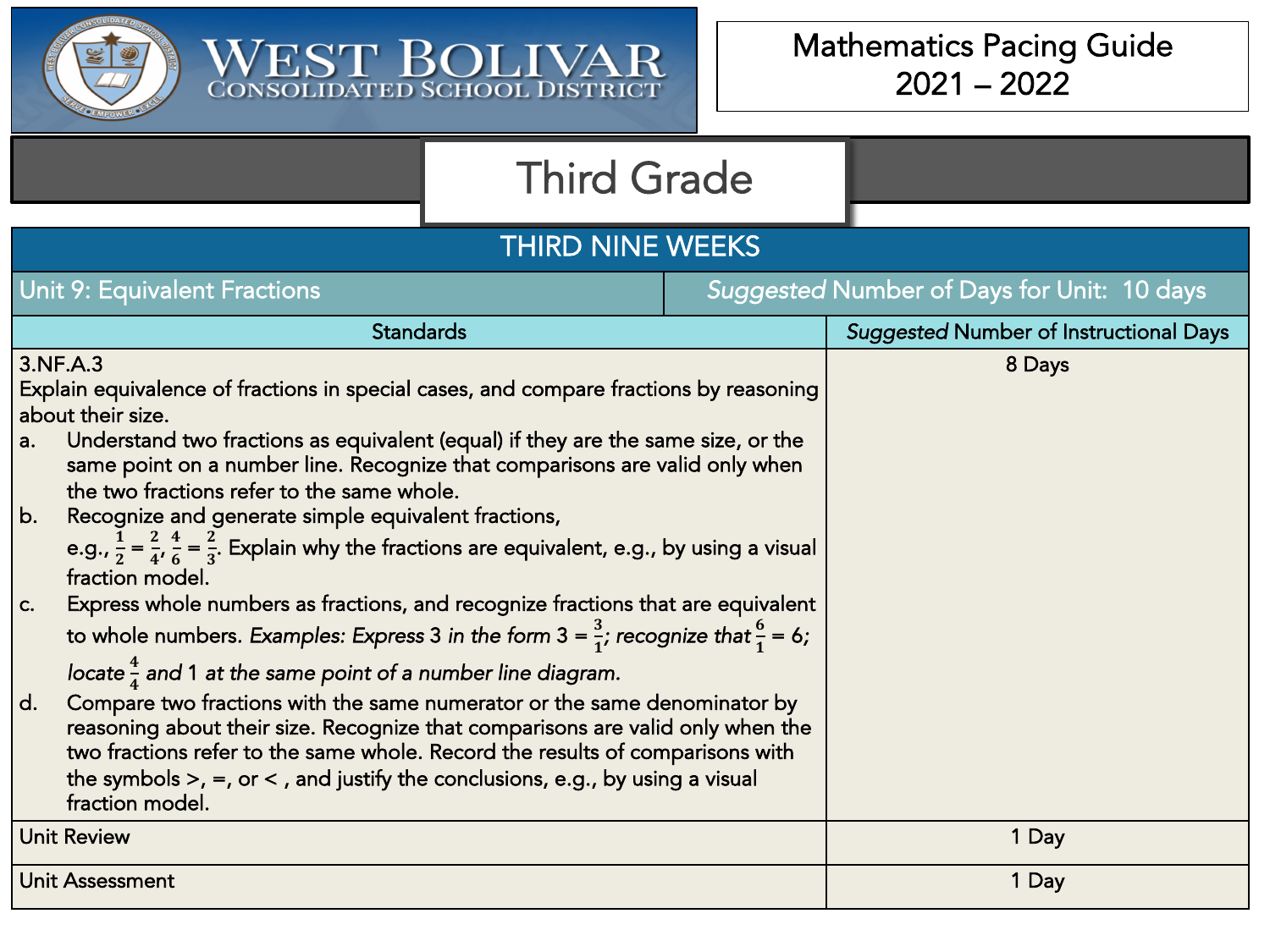| <b>Mathematics Pacing Guide</b><br>WEST BOLIVAR<br>$2021 - 2022$                                                                                                                                                                                                                                                                                                                      |  | <b>Third Grade</b>                            |
|---------------------------------------------------------------------------------------------------------------------------------------------------------------------------------------------------------------------------------------------------------------------------------------------------------------------------------------------------------------------------------------|--|-----------------------------------------------|
| Unit 10: Fractions and Data                                                                                                                                                                                                                                                                                                                                                           |  | Suggested Number of Days for Unit: 5 days     |
| <b>Standards</b>                                                                                                                                                                                                                                                                                                                                                                      |  | <b>Suggested Number of Instructional Days</b> |
| 3.MD.B.A.2<br>Measure and estimate liquid volumes and masses of objects using standard units of<br>grams (g), kilograms (kg), and liters (l). Add, subtract, multiply, or divide to solve<br>one-step word problems involving masses or volumes that are given in the same<br>units, e.g., by using drawings (such as a beaker with a measurement scale) to<br>represent the problem. |  | 3 Days                                        |
| <b>Unit Review</b>                                                                                                                                                                                                                                                                                                                                                                    |  | 1 Day                                         |
| <b>Unit Assessment</b>                                                                                                                                                                                                                                                                                                                                                                |  | 1 Day                                         |

| Unit 11: Volume and Mass                                                                                                                                                                                                                                                                                                                                                            |  | Suggested Number of Days for Unit: 10 days    |
|-------------------------------------------------------------------------------------------------------------------------------------------------------------------------------------------------------------------------------------------------------------------------------------------------------------------------------------------------------------------------------------|--|-----------------------------------------------|
| <b>Standards</b>                                                                                                                                                                                                                                                                                                                                                                    |  | <b>Suggested Number of Instructional Days</b> |
| 3.MD.A.2<br>Measure and estimate liquid volumes and masses of objects using standard units of<br>grams (g), kilograms (kg), and liters (I). Add, subtract, multiply, or divide to solve<br>one-step word problems involving masses or volumes that are given in the same<br>units, e.g., by using drawings (such as a beaker with a measurement scale) to<br>represent the problem. |  | 8 Days                                        |
| <b>Unit Review</b>                                                                                                                                                                                                                                                                                                                                                                  |  | 1 Day                                         |
| Unit Assessment                                                                                                                                                                                                                                                                                                                                                                     |  | 1 Day                                         |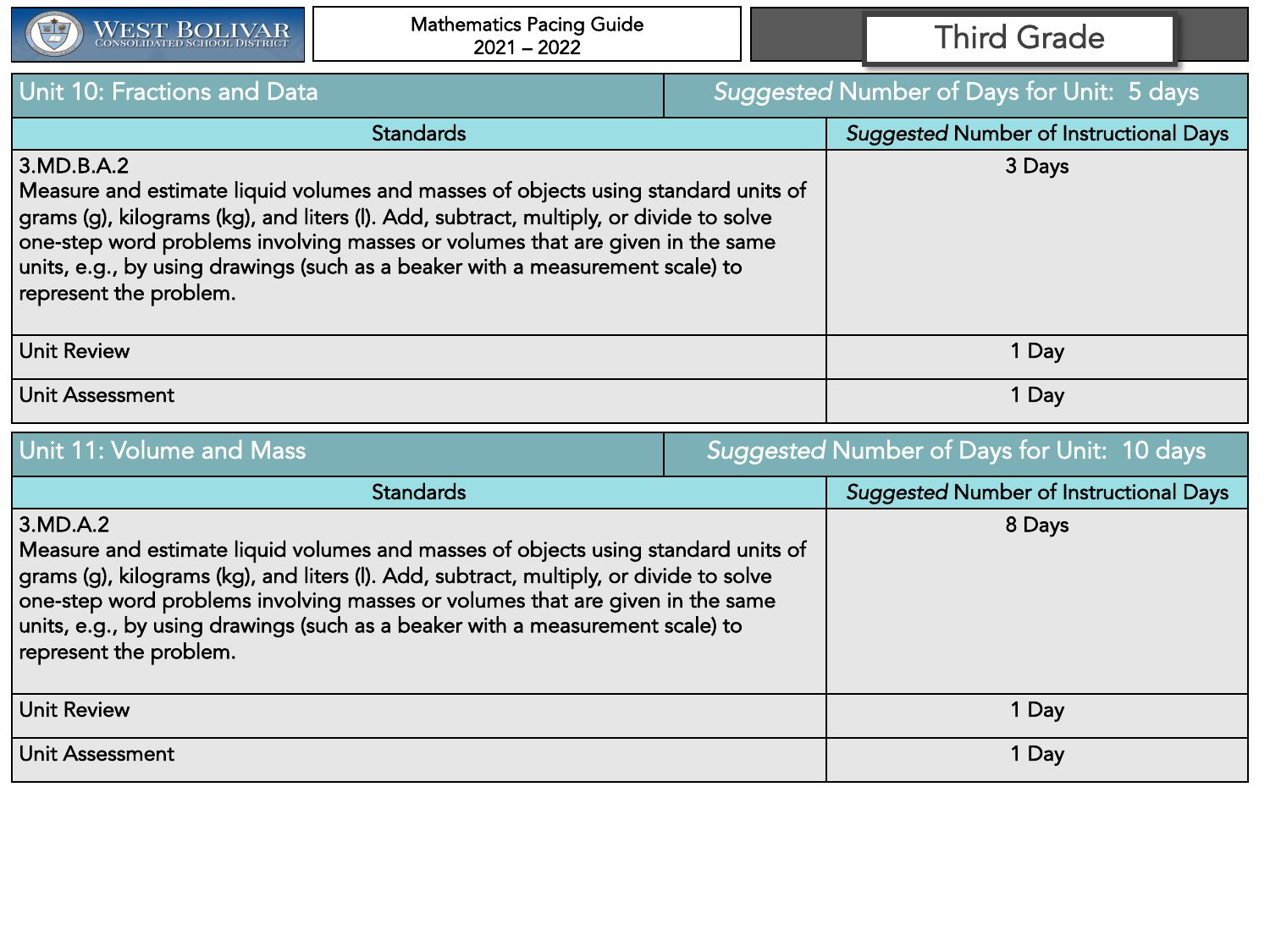

| Unit 12: Understand and Calculate Area                                                                                                                                                                                                                                                                                                                                                                                                                                                                                                                                                                                                                                                                                                                                                                                                                                                                                                                                                                                                                                          |  | Suggested Number of Days for Unit: 15 days    |
|---------------------------------------------------------------------------------------------------------------------------------------------------------------------------------------------------------------------------------------------------------------------------------------------------------------------------------------------------------------------------------------------------------------------------------------------------------------------------------------------------------------------------------------------------------------------------------------------------------------------------------------------------------------------------------------------------------------------------------------------------------------------------------------------------------------------------------------------------------------------------------------------------------------------------------------------------------------------------------------------------------------------------------------------------------------------------------|--|-----------------------------------------------|
| <b>Standards</b>                                                                                                                                                                                                                                                                                                                                                                                                                                                                                                                                                                                                                                                                                                                                                                                                                                                                                                                                                                                                                                                                |  | <b>Suggested Number of Instructional Days</b> |
| 3.MD.C.5<br>Recognize area as an attribute of plane figures and understand concepts of area<br>measurement.<br>A square with side length 1 unit, called "a unit square," is said to have "one<br>a.<br>square unit" of area, and can be used to measure area.<br>$\vert$ b. A plane figure which can be covered without gaps or overlaps by $n$ unit squares<br>is said to have an area of square units                                                                                                                                                                                                                                                                                                                                                                                                                                                                                                                                                                                                                                                                         |  | 5 Days                                        |
| 3.MD.C.6<br>Measure areas by counting unit squares (square cm, square m, square in, square ft,<br>and improvised units).                                                                                                                                                                                                                                                                                                                                                                                                                                                                                                                                                                                                                                                                                                                                                                                                                                                                                                                                                        |  | 6 Days                                        |
| 3.MD.C.7<br>Relate area to the operations of multiplication and addition.<br>Find the area of a rectangle with whole-number side lengths by tiling it, and<br>a.<br>show that the area is the same as would be found by multiplying the side<br>lengths.<br>$ b$ .<br>Multiply side lengths to find areas of rectangles with whole- number side<br>lengths (where factors can be between 1 and 10, inclusively) in the context of<br>solving real world and mathematical problems, and represent whole-number<br>products as rectangular areas in mathematical reasoning.<br>Use tiling to show in a concrete case that the area of a rectangle with<br>$ c_{\cdot} $<br>whole-number side lengths a and $b + c$ is the sum of a x b and a x c. Use area<br>models to represent the distributive property in mathematical reasoning.<br>Find areas of rectilinear figures by decomposing them into non-overlapping<br> d.<br>rectangles and adding the areas of the non- overlapping parts, applying this<br>technique to solve real world problems. Recognize area as additive |  | 2 Days                                        |
| <b>Unit Review</b>                                                                                                                                                                                                                                                                                                                                                                                                                                                                                                                                                                                                                                                                                                                                                                                                                                                                                                                                                                                                                                                              |  | 1 Day                                         |
| Unit Assessment                                                                                                                                                                                                                                                                                                                                                                                                                                                                                                                                                                                                                                                                                                                                                                                                                                                                                                                                                                                                                                                                 |  | 1 Day                                         |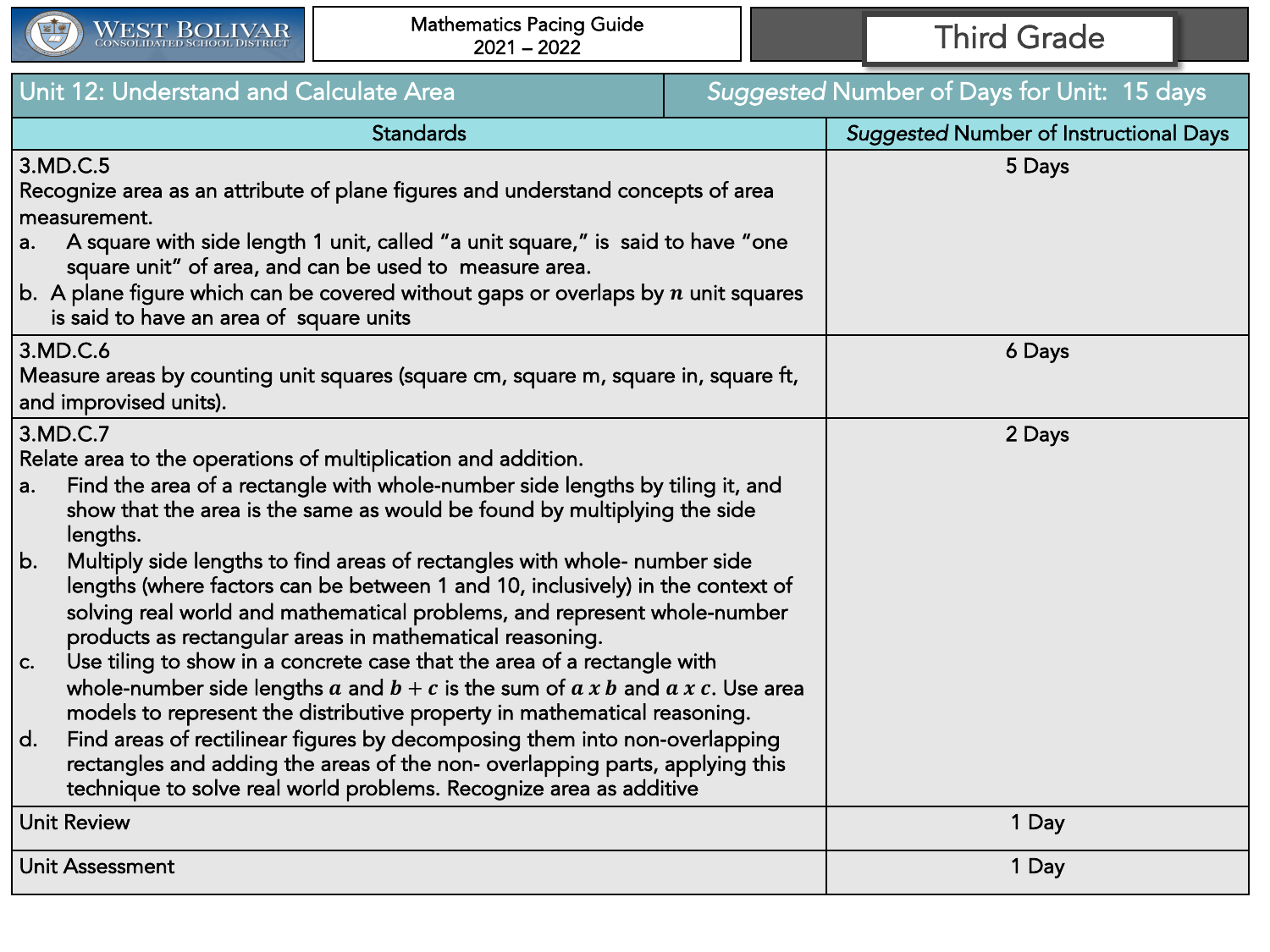

# Mathematics Pacing Guide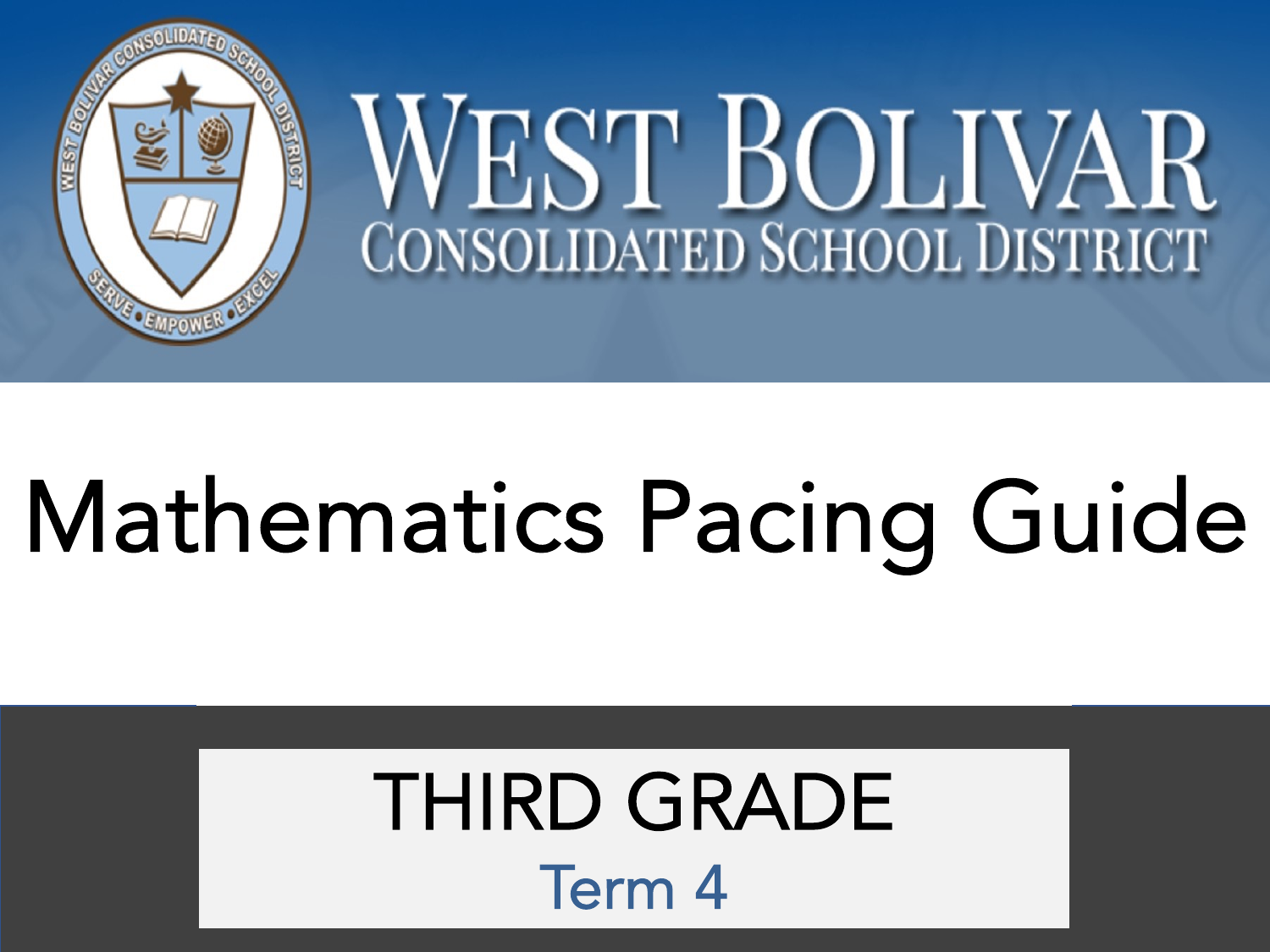

| <b>FOURTH NINE WEEKS</b>                                                                     |                                           |                                               |  |  |  |
|----------------------------------------------------------------------------------------------|-------------------------------------------|-----------------------------------------------|--|--|--|
| Unit 13: Relate Shapes, Fractions, and Area                                                  | Suggested Number of Days for Unit: 5 days |                                               |  |  |  |
| <b>Standards</b>                                                                             |                                           | <b>Suggested Number of Instructional Days</b> |  |  |  |
| 3.NBT.1<br>Use place value understanding to round whole numbers to<br>the nearest 10 or 100. |                                           | 3 Days                                        |  |  |  |
| <b>Unit Review</b>                                                                           |                                           | 1 Day                                         |  |  |  |
| <b>Unit Assessment</b>                                                                       |                                           | 1 Day                                         |  |  |  |

| Unit 14: Connect Area and Perimeter                                                                                                                                                                                                                                                                                                                                                             | Suggested Number of Days for Unit:10 days |                                               |
|-------------------------------------------------------------------------------------------------------------------------------------------------------------------------------------------------------------------------------------------------------------------------------------------------------------------------------------------------------------------------------------------------|-------------------------------------------|-----------------------------------------------|
| <b>Standards</b>                                                                                                                                                                                                                                                                                                                                                                                |                                           | <b>Suggested Number of Instructional Days</b> |
| 3.MD.D.8<br>Solve real world and mathematical problems involving perimeters of polygons,<br>including: finding the perimeter given the side lengths, finding an unknown side<br>length, and exhibiting (including, but not limited to: modeling, drawing, designing,<br>and creating) rectangles with the same perimeter and different areas or with the<br>same area and different perimeters. |                                           | 8 Days                                        |
| <b>Unit Review</b>                                                                                                                                                                                                                                                                                                                                                                              |                                           | 1 Day                                         |
| Unit Assessment                                                                                                                                                                                                                                                                                                                                                                                 |                                           | 1 Day                                         |